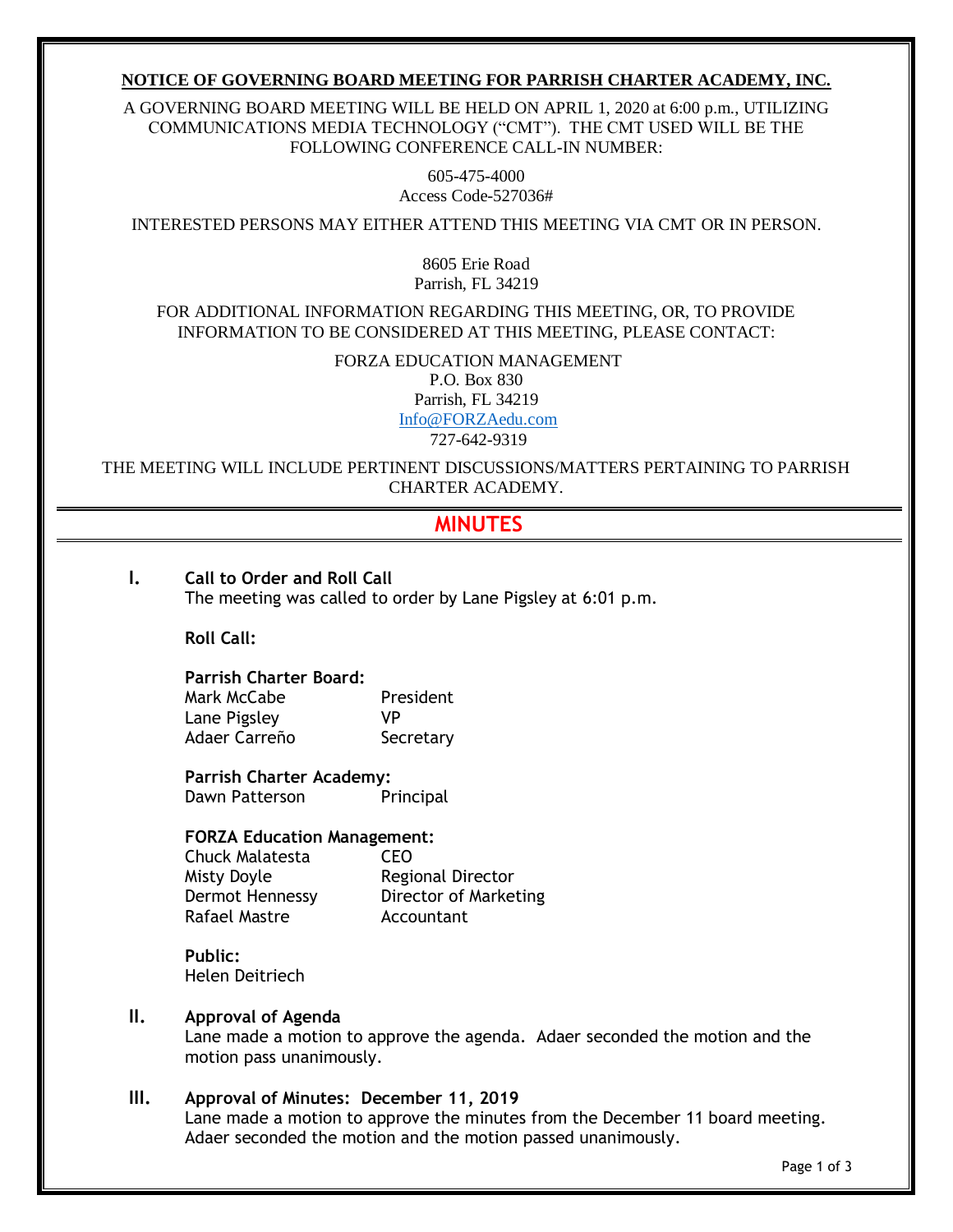## **IV. Old Business: N/A**

#### **V. New Business**

#### **A. Approve New Board Member**

The board welcomed Helen Deitriech to the PCA family and Chuck Malatesta thanked her for volunteering. Mark made a motion to approve Helen as a new board member. Lane seconded the motion and the motion was passed unanimously. Helen will be the new Vice President.

## **B. Treasurer's Report**

Rafael gave a summary report on the financials and discussed current YTD line items. The board discussed having the items in the grant broken down by line item. Mr. Malatesta explained there is a separate document which contains the items listed in the grant and stated he would send this document to the board.

**C. Approve and Execute Financials for November and December 2019, January and February 2020**

Mark made a motion to approve the Financials for November, December, January, and February. Lane seconded the motion and the motion passed unanimously.

- **D. Approve Projected Budget for 2020-2021 School Year** The projected budget is based on 354 students enrolled. Adaer made a motion to approve the projected budget and Mark seconded the motion. The motion passed unanimously.
- **E. Approve Tentative Instructional Calendar for 2020-2021 School Year** Mrs. Patterson and Mr. Malatesta explained the process of creating the tentative school calendar. In addition, discussed how PCA's calendar is slightly different than the School Districts calendar. Mark made a motion to approve the tentative instructional calendar. Adaer seconded the motion and the motion passed unanimously.

## **F. Approve Best and Brightest Plan/Distribution of Funds**

Mr. Malatesta explained to the board the recommended policy regarding distribution of the Best and Brightest funds. He stated it is slightly different than the policies at our other schools due to PCA being a new school. The recommended policy will award teachers up to the amount issued by the local school district and will be based on previous formal evaluations. We received 9 previous formal evaluations with 1 being effective and the remaining being highly effective. Mark made a motion to approve the recommended distribution of funds to the qualified teachers. Adaer seconded the motion and the motion passed unanimously.

## **G. Approve 2020-2021 Board Meeting Schedule**

The board meeting schedule was reviewed by the board. The board recommended changing the start time to 4:30 p.m. Mr. Malatesta stated he would make the change and send to the board. Adaer made a motion to approve the Board Meeting Schedule. Helen seconded the motion and the motion passed unanimously.